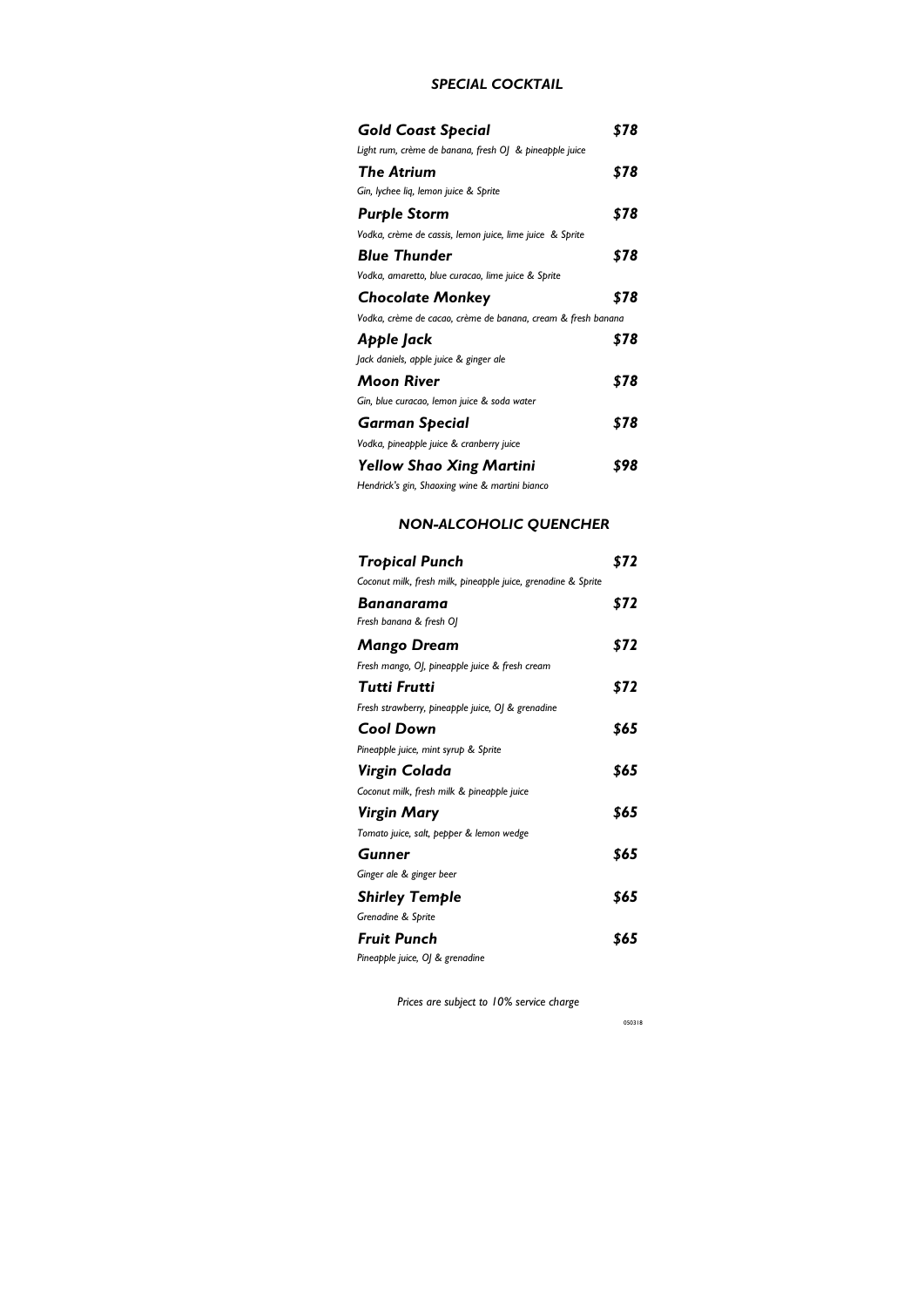#### *SCOTCH WHISKY*

| <b>Ballantine's Finest</b>   | \$72  |
|------------------------------|-------|
| Famous Grouse                | \$72  |
| 1&B                          | \$72  |
| Johnny Walker Red Label      | \$72  |
| Johnny Walker Black Label    | \$75  |
| Glenfiddich                  | \$75  |
| <b>Chivas Regal 12 Years</b> | \$75  |
| <b>Royal Salute 21 Years</b> | \$170 |
| John Jameson (Irish Whisky)  | \$75  |
|                              |       |

# *APERITIFS*

| Campari                                 | \$68 |
|-----------------------------------------|------|
| Dubonnet                                | \$68 |
| <b>Fernet Branca</b>                    | \$68 |
| Martini ~ Extre Dry, Rosso, Bianc $$68$ |      |
| Pernod                                  | \$68 |

### *SHERRY AND PORT*

| <b>Bristol Cream</b>  | \$68 |
|-----------------------|------|
| <b>Dry Sack</b>       | \$68 |
| Tio Pepe              | \$68 |
| <b>Taylor's Tawny</b> | \$68 |

# *LIQUEUR*

| Amaretto                    | \$68 |
|-----------------------------|------|
| <b>Bailey's Irish Cream</b> | \$68 |
| Cointreau                   | \$68 |
| <b>Cherry Heering</b>       | \$68 |
| Drambuie                    | \$68 |
| <b>Grand Marnier</b>        | \$68 |
| Kahlua                      | \$68 |
| <b>Peppermint Green</b>     | \$68 |
| <b>Peppermint White</b>     | \$68 |
| Sambuca                     | \$68 |
| <b>Benediction D.O.M</b>    | \$68 |
| Tia Maria                   | \$68 |

 *Prices are subject to 10% service charge*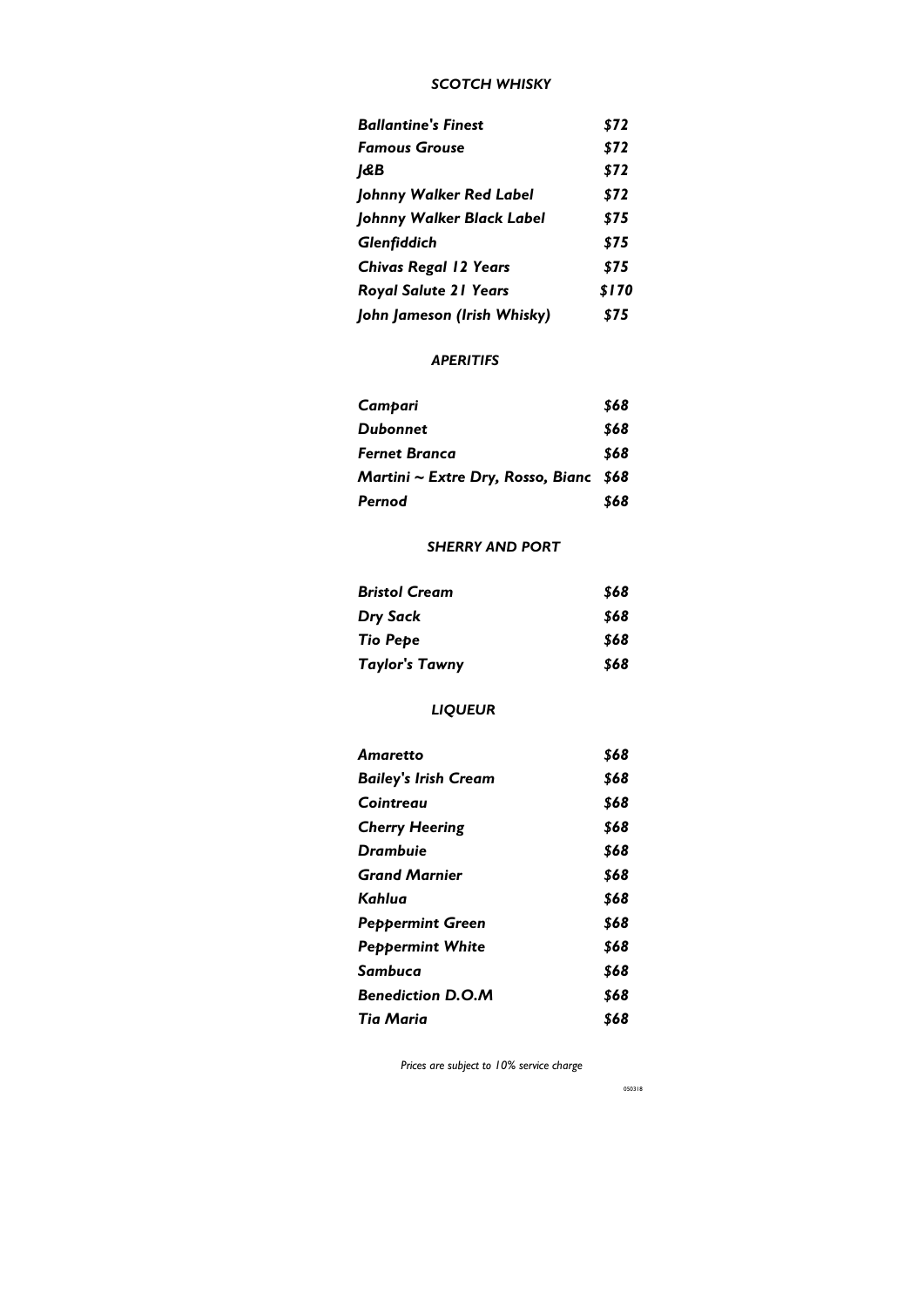### *GIN*

| <b>Beefeater</b> | \$68 |
|------------------|------|
| Gordon's         | \$68 |
| <b>Tanqueray</b> | \$68 |
| Hendrick's       | \$88 |

### *VODKA*

| <b>Absolut</b>  | \$68 |
|-----------------|------|
| <b>Smirnoff</b> | \$68 |
| Stolichnaya     | \$68 |

# *RUM AND TEQUILA*

| Bacardi Light      | \$68 |
|--------------------|------|
| <b>Myer's Dark</b> | \$68 |
| Tequila            | \$68 |

# *COGNAC*

| Hennessy V.S.O.P.          | \$88  |
|----------------------------|-------|
| Remy Martin V.S.O.P.       | \$88  |
| F.O.V                      | \$108 |
| <b>Martell Gordon Blue</b> | \$148 |
| Hennessy X.O               | \$180 |
| Martell X.O.               | \$180 |
| <b>Remy Martin X.O.</b>    | \$180 |

# *BOURBON WHISKY*

| Jim Beam                | \$72 |
|-------------------------|------|
| Jack Daniels            | \$78 |
| <b>Southern Comfort</b> | \$78 |

### *CANADIAN WHISKY*

| <b>Canadian Club</b> |  | \$72 |
|----------------------|--|------|
|----------------------|--|------|

#### *HOUSE WINE*

|                         |      | Per Glass Per Bottle |
|-------------------------|------|----------------------|
| <b>House White Wine</b> |      | \$68 \$340           |
| <b>House Red Wine</b>   | \$68 | \$340                |
| Sangria                 | \$68 |                      |

 *Prices are subject to 10% service charge*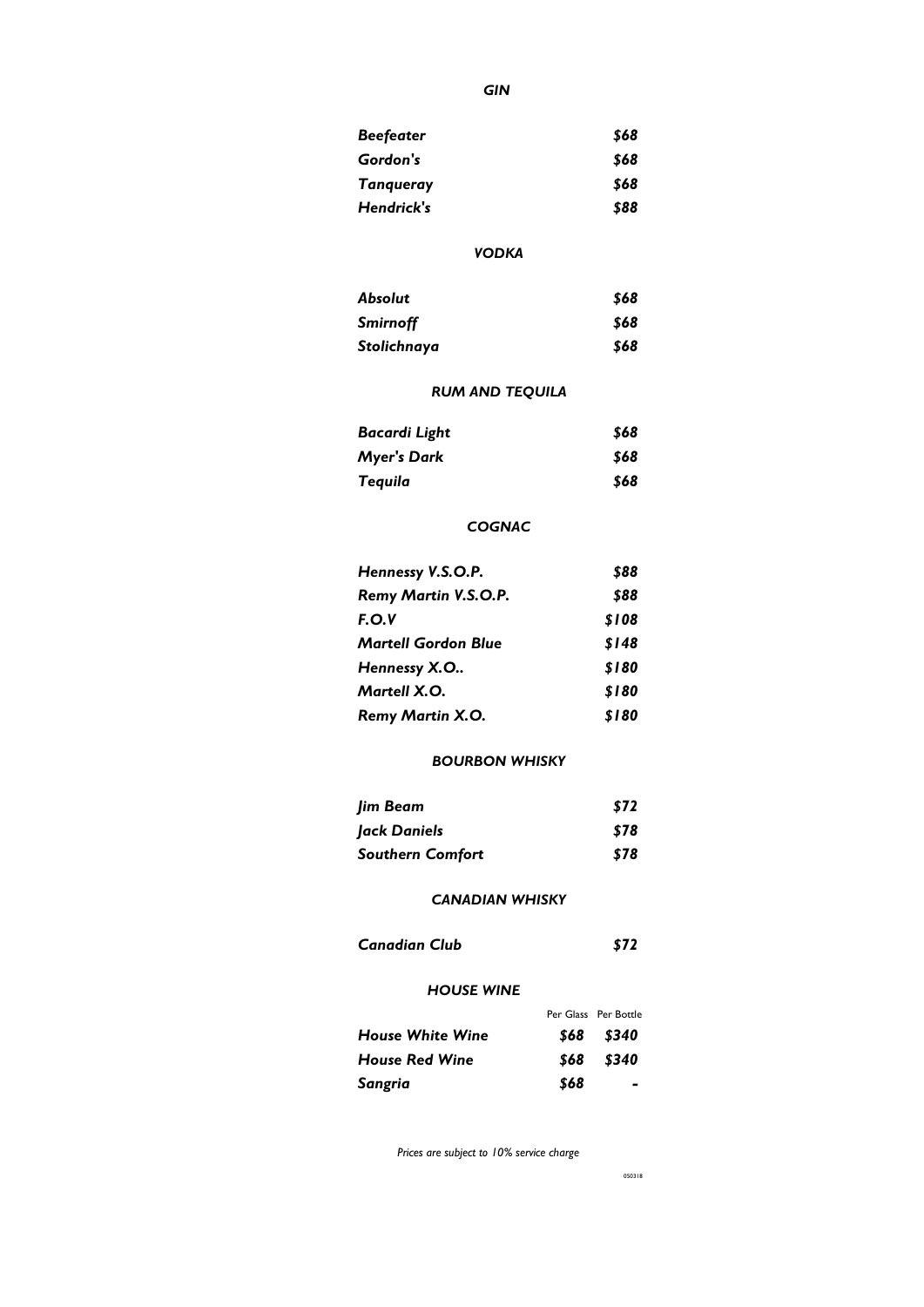### *COCKTAIL AND LONG DRINK*

| <b>Around The World</b>                                  | \$78 |
|----------------------------------------------------------|------|
| Vodka, peppermint(g) & pineapple juice                   |      |
| Banana Daiquiri                                          |      |
| Light rum, Cointreau, lemon juice, syrup & fresh banana  | \$78 |
| <b>Black Russian</b>                                     | \$78 |
| Vodka & kahlua                                           |      |
| <b>Bloody Mary</b>                                       | \$78 |
| Vodka & tomato juice                                     |      |
| <b>B52</b>                                               | \$78 |
| Kahlua, Bailey's & Cointreau                             |      |
| Chi Chi                                                  | \$78 |
| Vodka, coconut milk, fresh milk, syrup & pineapple juice |      |
| Cosmopolitan                                             | \$78 |
| Vodka, Cointreau & cranberry juice                       |      |
| <b>Cyclone Pineapple</b>                                 | \$78 |
| Malibu liq & pineapple juice                             |      |
| Daiquiri                                                 | \$78 |
| Light rum, Cointreau, lemon juice & syrup                |      |
| <b>Dry Martini</b>                                       | \$78 |
| Gin & dry martini                                        |      |
| Gimlet                                                   | \$78 |
| Gin & lime juice                                         |      |
| Grasshopper                                              | \$78 |
| Peppermint(g), crème de cacao & fresh milk               |      |
| Kamikaze                                                 | \$78 |
| Vadka, Cointreau & lime juice                            |      |
| <b>Lime Daiquiri</b>                                     | \$78 |
| Light rum, Cointreau, lemon juice, lime juice & syrup    |      |
| Mai Tai                                                  | \$78 |
| Light rum, dark rum, pineapple juice, OJ & grenadine     |      |
| Manhattan                                                | \$78 |
| Bourbon & sweet vermouth                                 |      |
| Margarita                                                | \$78 |
| Tequila, Cointreau, lemon juice & syrup                  |      |
| <b>Nothing</b>                                           | \$78 |
| Vodka, melon liq, malibu liq & pineapple juice           |      |

 *Prices are subject to 10% service charge*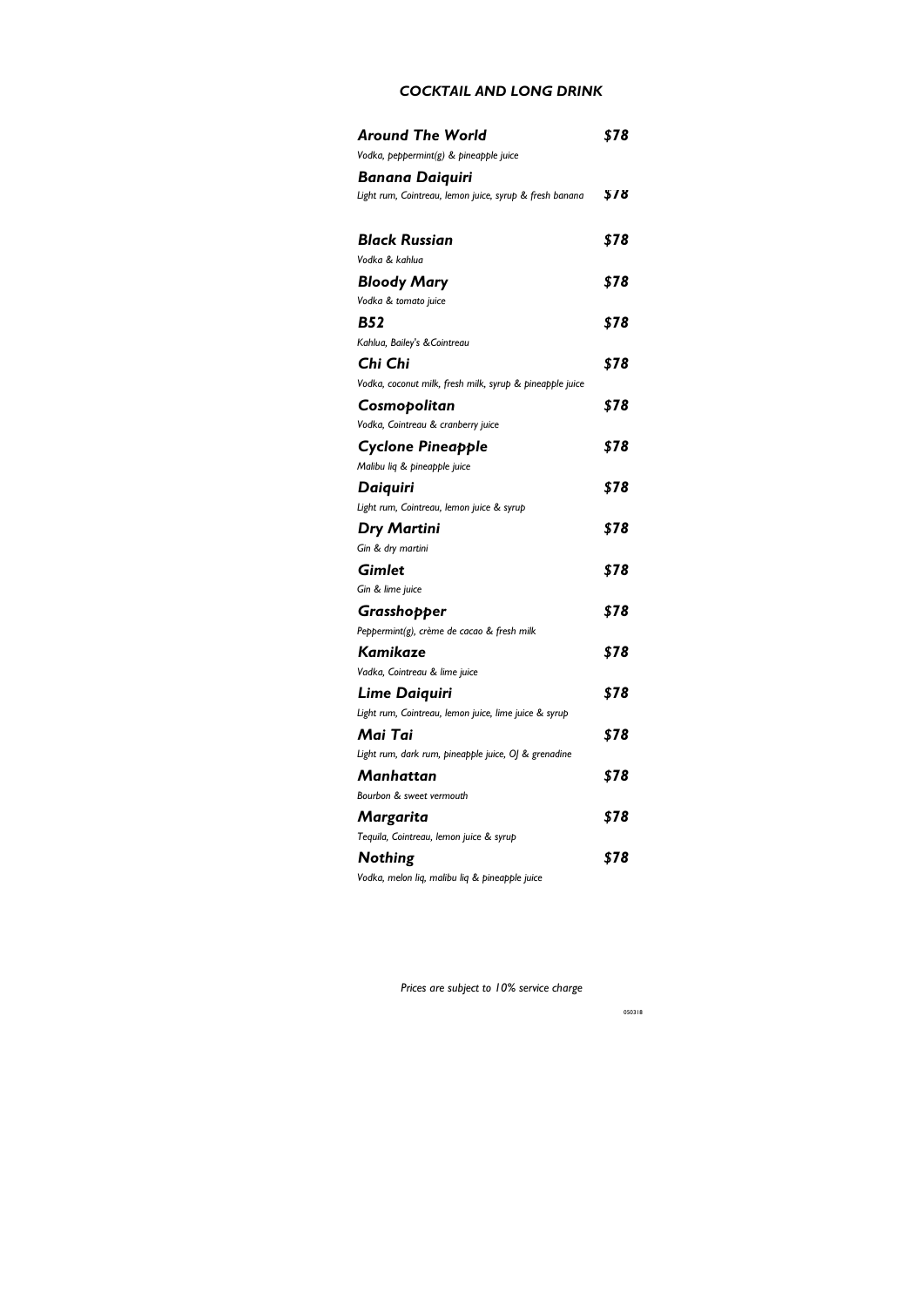| <b>Orange Blossom</b>                                                  | \$78 |
|------------------------------------------------------------------------|------|
| Gin, Cointreau & fresh OJ                                              |      |
| Pimm's No. I                                                           | \$78 |
| Pimm's & Sprite                                                        |      |
| <b>Pina Colada</b>                                                     | \$78 |
| Malibu, coconut milk, fresh milk & pineapple juice                     |      |
| <b>Planter's Punch</b>                                                 | \$78 |
| Dark rum, pineapple juice, OJ, lemon juice, ginger ale & Grenadine     |      |
| <b>Rusty Nail</b>                                                      | \$78 |
| Scotch & drambuie                                                      |      |
| <b>Salty Dog</b>                                                       | \$78 |
| Vodka & grapefruit juice                                               |      |
| <b>Screw Driver</b>                                                    | \$78 |
| Vodka & fresh OJ                                                       |      |
| Sea Breeze                                                             | \$78 |
| Vodka, peach liq, cranberry juice & grapefruit juice                   |      |
| <b>Sex On the Beach</b>                                                | \$78 |
| Vodka, peach liq, cranberry juice & fresh OJ                           |      |
| <b>Singapore Sling</b>                                                 | \$78 |
| Gin, lemon juice, grenadine, syrup & soda water                        |      |
| <b>Snow Ball</b>                                                       | \$78 |
| Advocaat & Sprite                                                      |      |
| <b>Stinger</b>                                                         | \$78 |
| Brandy & peppermint(w)                                                 |      |
| <b>Strawberry Daiquiri</b>                                             | \$78 |
| Light rum, Cointreau, lemon juice, syrup, grenadine & fresh strawberry |      |
| <b>Strawberry Margarita</b>                                            | \$78 |
| Tequila, Cointreau, lemon juice, syrup, grenadine & Fresh Strawberry   |      |
| Tequila Sunrise                                                        | \$78 |
| Tequila, fresh OJ & grenadine                                          |      |
| <b>Tom Collins</b>                                                     | \$78 |
| Gin, lemon juice, syrup & soda water                                   |      |
| Vodka Gimlet                                                           | \$78 |
| Vodka & lime juice                                                     |      |
| Vodka Martini                                                          | \$78 |
| Vodka & dry martini                                                    |      |
| <b>Whisky Sour</b>                                                     | \$78 |
| C.C.whisky, lemon juice & syrup                                        |      |
| <b>White Russian</b>                                                   | \$78 |
| Vodka, Kahlua & cream milk                                             |      |
| Zombie                                                                 | \$78 |
| Light rum, dark rum, OJ, pineapple juice, grenadine,                   |      |
| apricot brandy & soda water                                            |      |

 *Prices are subject to 10% service charge*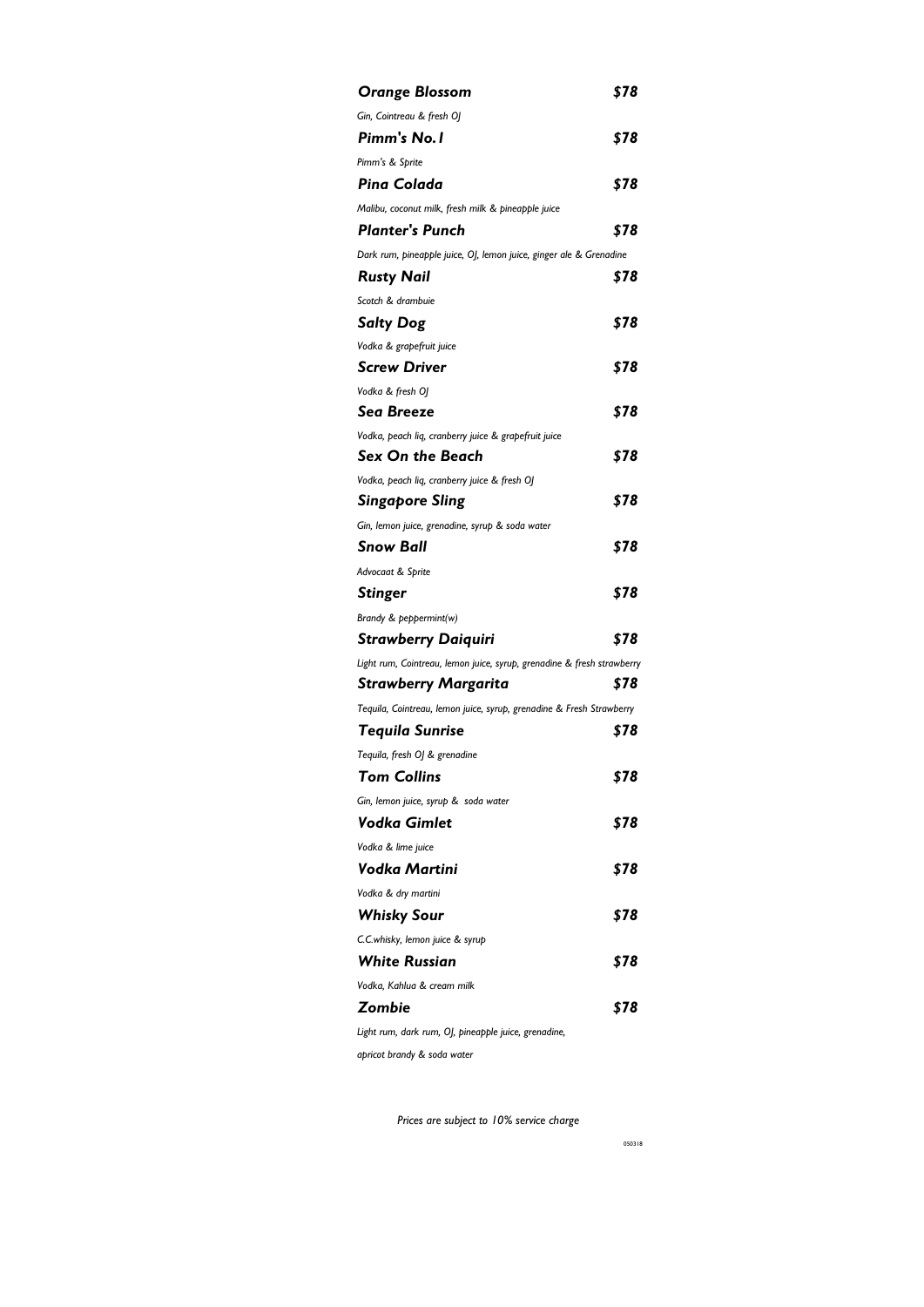# *STRONG ALCOHOLIC COCKTAIL*

| <b>Coney Island Iced Tea</b>             |     |
|------------------------------------------|-----|
| Every white spirit & fresh OJ            |     |
| Jungle Jungle                            | 598 |
| Vodka, Kahlua, Amaretto & Bailey's       |     |
| Long Island Iced Tea                     | 598 |
| Every white spirit, lemon juice & Coke   |     |
| Look For Star                            | 598 |
| Every white spirit, lemon juice & Sprite |     |
| Rhode Island Iced Tea                    | 898 |
| Every white spirit & cranberry juice     |     |
| <b>Special Around The World</b>          |     |

*Gin, vodka, light rum, tequila, whisky, pineapple juice & fresh OJ*

#### *BEER AND STOUT*

| <b>Carlsberg (Hong Kong)</b>     | \$55 |
|----------------------------------|------|
| San Miguel (Hong Kong)           | \$55 |
| <b>Tsing Tao (China</b>          | \$58 |
| <b>Budweiser (American)</b>      | \$58 |
| Heineken (Holland)               | \$58 |
| Corona (Mexico)                  | \$58 |
| <b>Guinness Stout (Ireland)</b>  | \$58 |
| <b>Blue Girl (Germany)</b>       | \$58 |
| <b>Erdinger White (Germany)</b>  | \$68 |
| <b>Erdinger Dunkel (Germany)</b> | \$68 |

# *DRAUGHT*

|                          |           | Small Large |
|--------------------------|-----------|-------------|
| <b>Tsing Tao (China)</b> | \$52 \$68 |             |
| Singha (Thailand)        | \$52      | 868         |
| Asahi (Japan)            |           | \$68        |

 *Prices are subject to 10% service charge*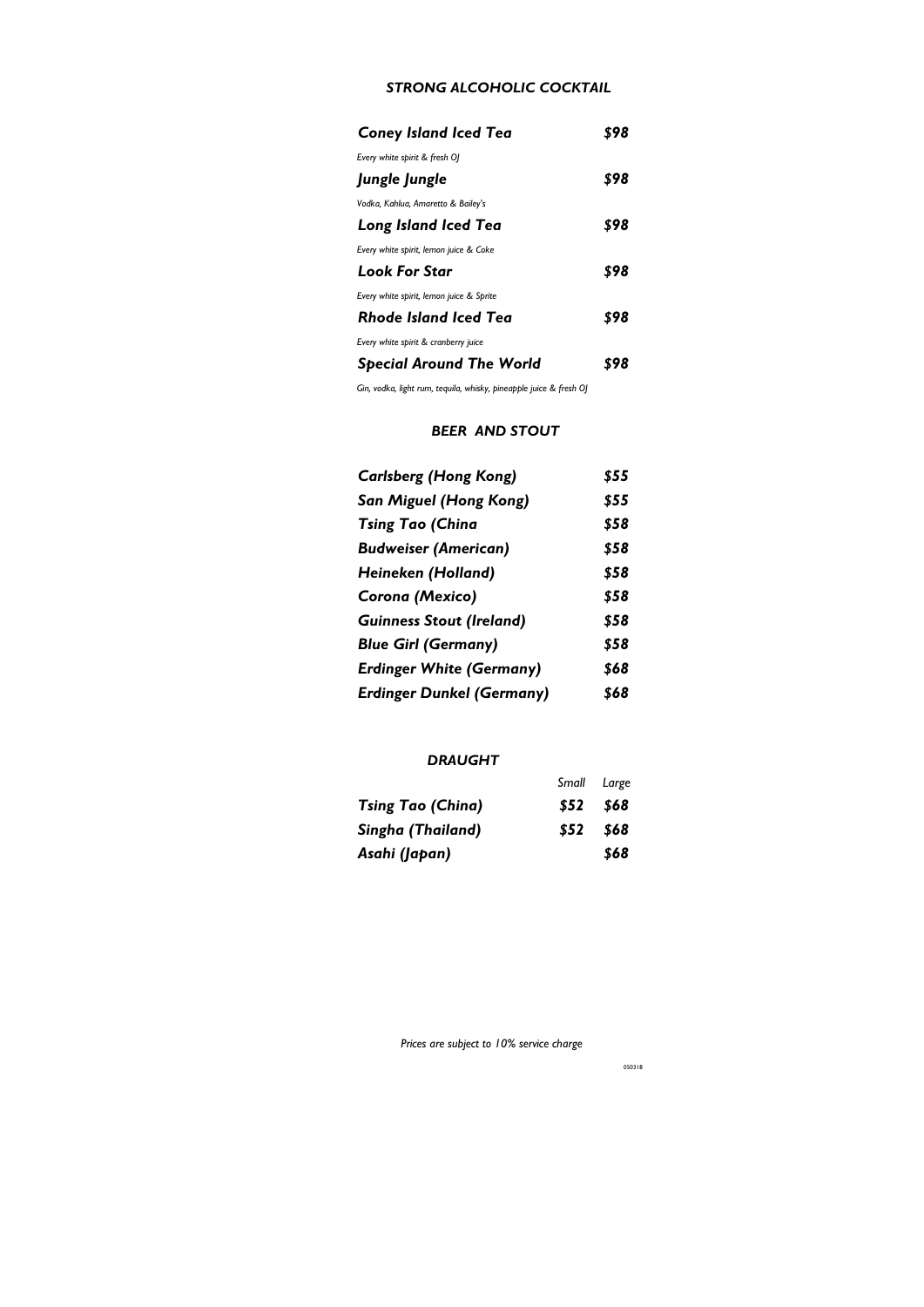# *FRUIT JUICE*

| <b>Freshly Squeezed Juice</b>                   | \$68 |
|-------------------------------------------------|------|
| Orange, Grapefruit, Water Melon                 |      |
| <b>Chilled Fruit Juice</b>                      | \$58 |
| Pineapple, Tomato, Apple, Grapefruit, Cranberry |      |

#### *SQUASH*

| Lemon Squash  | \$68 |
|---------------|------|
| Orange Squash | \$68 |
| Lime Perrier  | \$68 |
| Lime Soda     | \$68 |

#### *SPECIAL COFFEE*

| Jamaica Coffee                                            | \$72 |
|-----------------------------------------------------------|------|
| Tia Maria, Myer's rum, coffee & whipped fresh cream       |      |
| Irish Coffee                                              | \$72 |
| Irish whisky, coffee & whipped fresh cream                |      |
| Café Royal                                                | \$72 |
| Brandy, coffee & whipped fresh cream                      |      |
| <b>Orange Coffee</b>                                      | \$72 |
| Cointreau, coffee, whipped fresh cream & slices of orange |      |
| <b>Bailey's Coffee</b>                                    | \$72 |
| Bailey's, coffee & whipped fresh cream                    |      |
| Vienna Coffee                                             | \$68 |
| Mixed with chocolate powder, whipped fresh cream          |      |
| & cinnamon powder on top                                  |      |
| <b>Spanish Coffee</b>                                     | 888  |
| Coffee, ice-cream, whipped fresh cream & syrup            |      |

 *Prices are subject to 10% service charge*